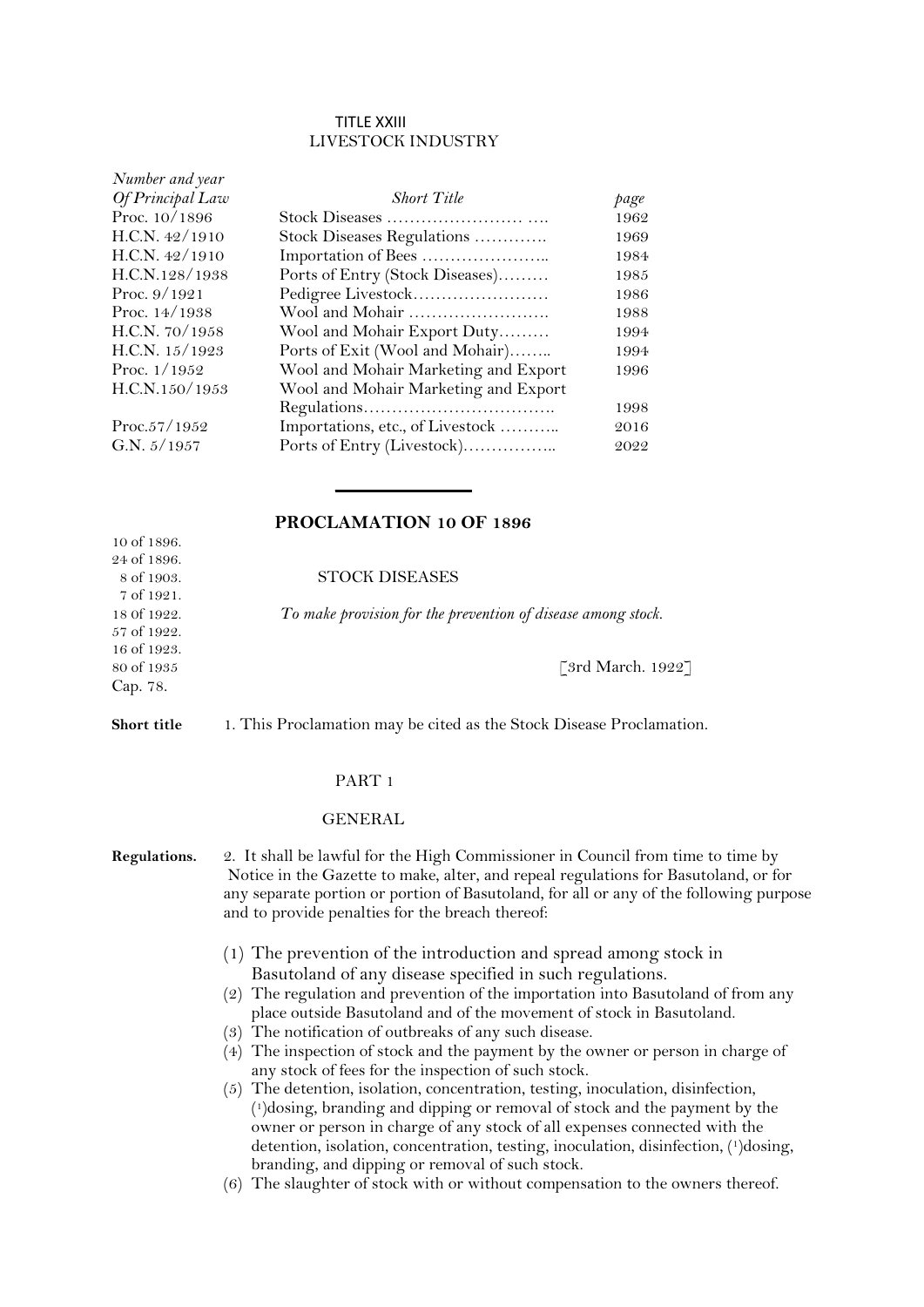|                                        | The burial or destruction of carcasses and the payment by the owner or person<br>(7)<br>in charge of such carcasses of all expenses connected with the burial or<br>destruction of such carcasses.<br>(8) The fencing of any portion of the border of Basutoland for the prevention of the<br>introduction or spread among stock in Basutoland of any disease specified in<br>such regulations.<br>$(9)$ ( $(2)$ ) For prescribing the circumstances in which compensation shall be paid by the<br>Basutoland Administration respect of loss of sheep caused by any dipping<br>carried out by an inspector, and the amount of such compensation.        |
|----------------------------------------|---------------------------------------------------------------------------------------------------------------------------------------------------------------------------------------------------------------------------------------------------------------------------------------------------------------------------------------------------------------------------------------------------------------------------------------------------------------------------------------------------------------------------------------------------------------------------------------------------------------------------------------------------------|
| Proc. Nos. 10<br>and <b>24 of 1896</b> | PART II<br>RINDERPEST                                                                                                                                                                                                                                                                                                                                                                                                                                                                                                                                                                                                                                   |
| Rinderpest<br>Infected areas.          | 3. Whenever the disease known as Rinderpest is known to exist among animals in<br>any part of Basutoland the Resident Commissioner may, by Notice in the<br>Government Gazette, declare such part of Basutoland to be an infected area, and it<br>shall not be lawful to remove from such area any such animals as shall be mentioned<br>in such notice, whether the same are not affected with such disease: Provided that it<br>shall be lawful for the Resident Commissioner in such notice to make such exception<br>as he shall think fit with regard to the removal from such area of any animals not<br>affected with such disease as aforesaid. |

## **( 1 ) As amended by 80 of 1935 ( 2 ) As amended by 16 of 1923**

| Prohibition of<br>entry of<br>animals from<br>infected areas | 4. No animal liable to the said disease shall be permitted to enter Basutoland from<br>from any area of district which, through the spread of said disease has been<br>proclaimed as an infected area or district by any law, ordinance, proclamation or<br>regulation issued in any State or Colony in South Africa by lawful authority, until<br>further notice: Any person bringing or causing to be brought any such animal into<br>Basutoland from such area or district shall be liable, upon conviction, to a penalty<br>not exceeding two hundred rands or in default of payment thereof to imprisonment<br>for any period not exceeding twelve months, unless such fine be sooner paid. |
|--------------------------------------------------------------|--------------------------------------------------------------------------------------------------------------------------------------------------------------------------------------------------------------------------------------------------------------------------------------------------------------------------------------------------------------------------------------------------------------------------------------------------------------------------------------------------------------------------------------------------------------------------------------------------------------------------------------------------------------------------------------------------|
| Regulations                                                  | 5. It shall be lawful for the High Commissioner in Council from time to time to<br>frame regulations with regard to the herding or segregation of cattle within<br>Basutoland, whilst travelling or otherwise, and with regard to the routes or roads<br>to be used by persons travelling with ox wagon or cattle, and the management and<br>disposal of the said cattle, at outspans, and generally with regard to all necessary<br>to ensure the proper carrying out of the objects of this part and the prevention of<br>the spread of the said disease.                                                                                                                                      |
| Promulgation<br>of regulations<br>infringement               | 6. No regulation shall be valid until published the $Gazette$ , and from the date of such<br>publication shall have the force of law; and any person contravening the same shall<br>be liable to the penalties provided in section four of this Proclamation.                                                                                                                                                                                                                                                                                                                                                                                                                                    |
| Definition of<br>terms                                       | 7. "Animal liable to the disease known as Rinderpest" shall mean any bull, ox, cow<br>heifer, calf, sheep or goat, and the word "animal" in this Part shall include the<br>carcass, skin, or other portion of any animal, the entry of which is hereby or by any<br>other Proclamation prohibited.                                                                                                                                                                                                                                                                                                                                                                                               |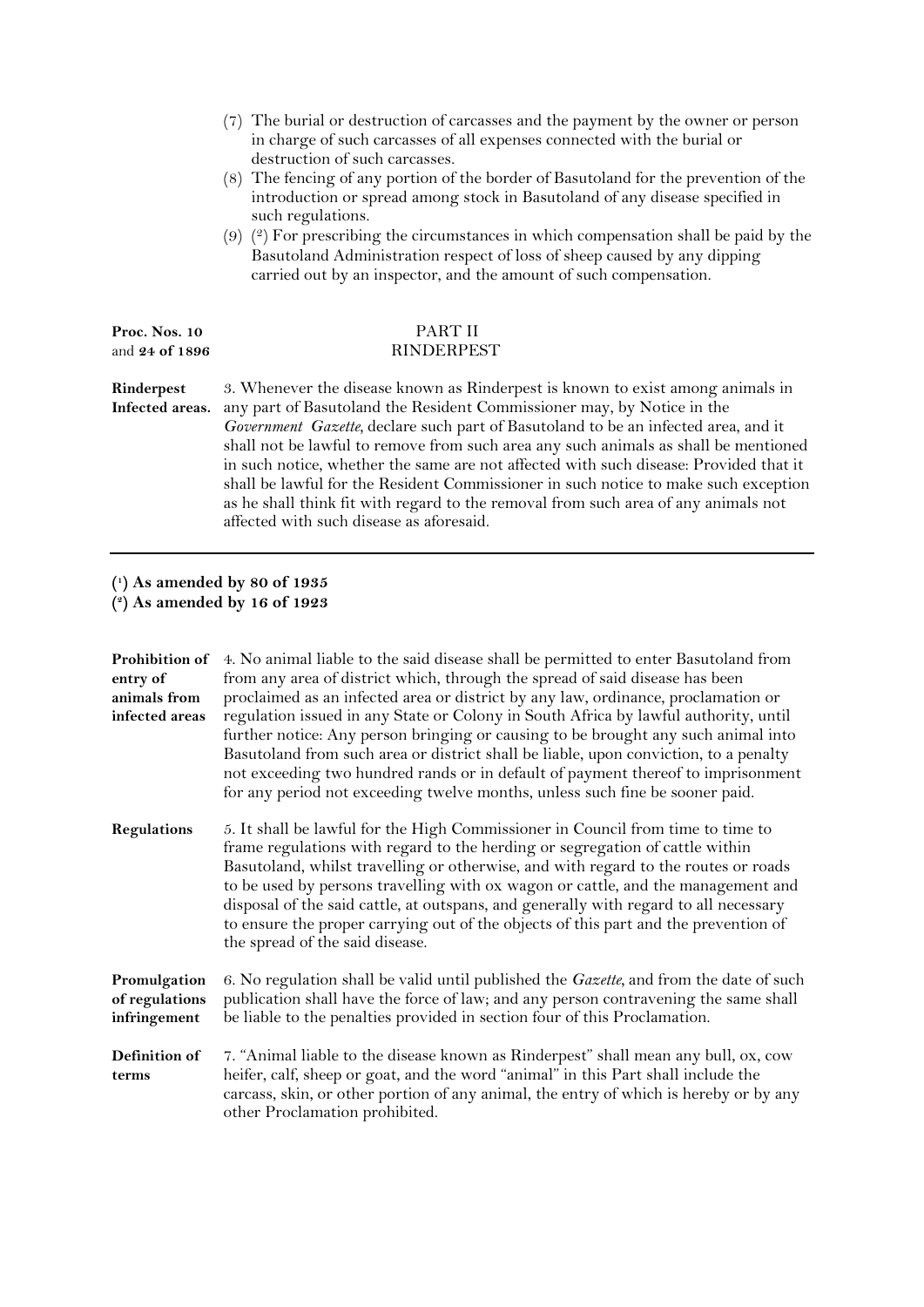| Persons<br>proved to<br>have spread<br>disease of<br>rinderpest<br>guilty of an<br>offence                                                          | 8. Every person who shall be proved to have willfully or maliciously spread or<br>caused to be spread the disease known as Rinderpest shall be guilty of an offence,<br>and may be tried either by the High Court or in manner hereinafter provided                                                                                                                                                                                                                                                                                                                                                                                |
|-----------------------------------------------------------------------------------------------------------------------------------------------------|------------------------------------------------------------------------------------------------------------------------------------------------------------------------------------------------------------------------------------------------------------------------------------------------------------------------------------------------------------------------------------------------------------------------------------------------------------------------------------------------------------------------------------------------------------------------------------------------------------------------------------|
| Resident<br>Commissioner<br>may appoint<br>a Court<br>consisting of<br>two District<br>Officer to try<br><b>Cases under</b><br>this<br>proclamation | 9. At any time after the holdings of a preparatory examination in the case of any<br>person charged with the commission of the offence in the preceding section set forth<br>it shall be lawful for the Resident Commissioner to appoint two or more District<br>Officer to form and constitute a Court for the hearing and determination of the said<br>charge, and said Court shall have jurisdiction, upon conviction, to sentence the said<br>person to imprisonment (3) for any period not exceeding seven years, or to receive<br>any number of lashes not exceeding fifty, or to both such imprisonment and such<br>lashes. |
| <b>PART III</b>                                                                                                                                     |                                                                                                                                                                                                                                                                                                                                                                                                                                                                                                                                                                                                                                    |
| Proc. No<br>Of 1903                                                                                                                                 | <b>RABIES</b>                                                                                                                                                                                                                                                                                                                                                                                                                                                                                                                                                                                                                      |
| High<br>Commissioner<br>In Council<br>may make<br>regulations to<br>prohibit the<br>introduction of<br>dogs;                                        | 10. It shall be lawful for the High Commissioner in Council to make regulations for<br>the following purpose:<br>(a) To prohibit or regulate the introduction of dogs into the Territories of<br>Basutoland from any or all adjacent Colonies.                                                                                                                                                                                                                                                                                                                                                                                     |
| to prohibit or<br>regulate the<br><b>Removal of dogs</b>                                                                                            | (b) To prohibit or regulate the removal of dogs from any place to any other place<br>within the said Territory.                                                                                                                                                                                                                                                                                                                                                                                                                                                                                                                    |
| to authorize<br>the isolation,<br>muzzling or<br>destruction of<br>dogs;                                                                            | (c) To authorize or require the isolation, muzzling or destruction of any dogs within<br>the said Territory.                                                                                                                                                                                                                                                                                                                                                                                                                                                                                                                       |
| penalty for<br>contravening<br>this part                                                                                                            | 11. Any person contravening any regulation made under this part shall upon<br>conviction be liable for every such contravention to a fine not exceeding one<br>hundred rand; or in default of payment imprisonment for a period not exceeding<br>three months.                                                                                                                                                                                                                                                                                                                                                                     |
| Definition of<br>"dog"                                                                                                                              | 12. The word "dog" in this part shall include any animal liable to the disease of<br>rabies which the Resident Commissioner may hereafter specify by Notice<br>in the Gazette. $(4)$                                                                                                                                                                                                                                                                                                                                                                                                                                               |
|                                                                                                                                                     | <b>PART IV</b>                                                                                                                                                                                                                                                                                                                                                                                                                                                                                                                                                                                                                     |

## **Proc.No.7 of 1921 ANTHRAX**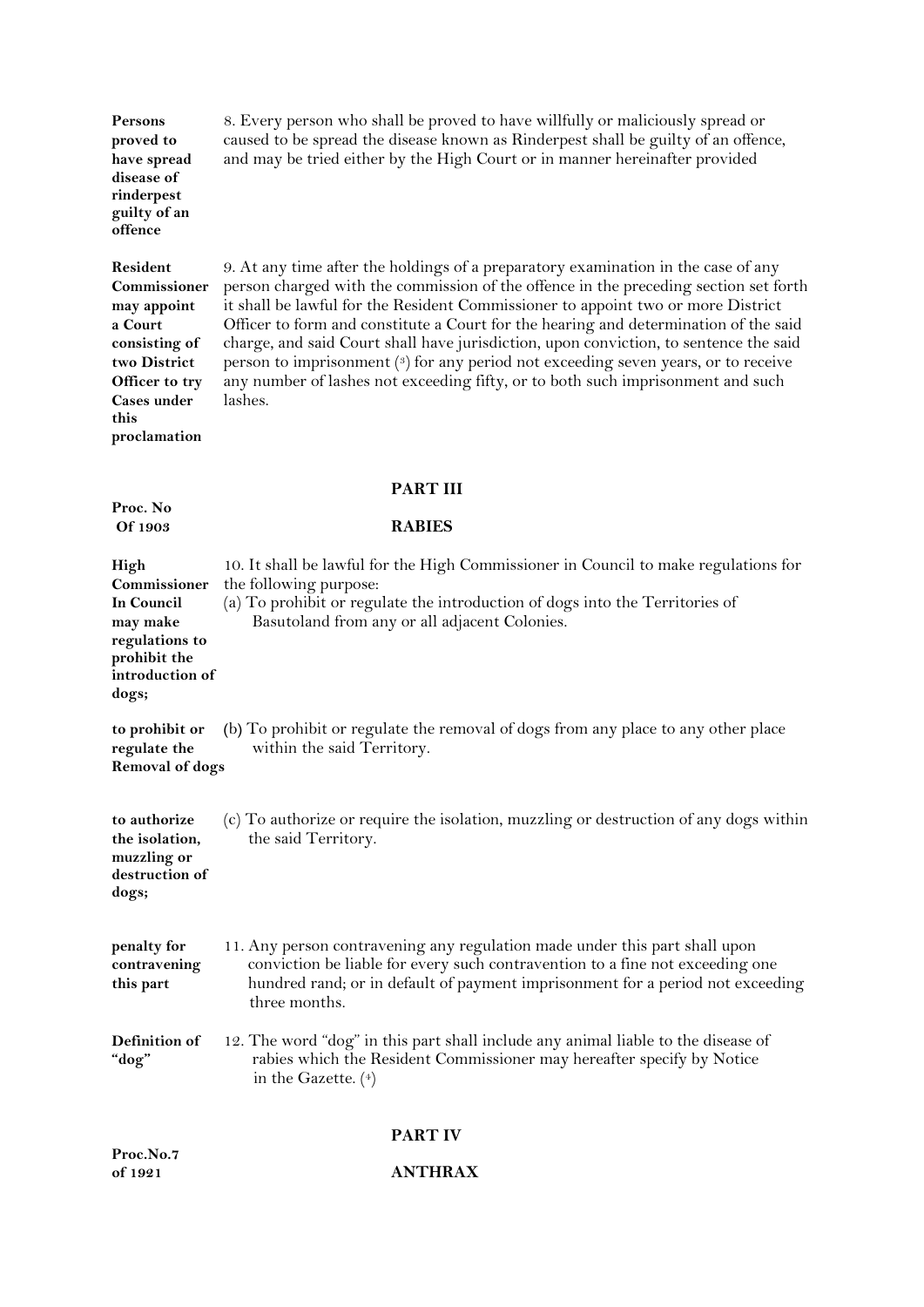# **Definitions** 13. In this Part-

 **"**animal**"** shall mean cattle, horse, asses, mules, goats, sheep and pigs;

"Government Officer" shall mean a District Officer, Government Veterinary Officer, Police Officer or Stock Inspector.

#### **( 3 ) For alternative of fine, see Revision of Penalties Proclamation-Title VI.**

**<sup>(</sup> 4 ) By H.C.N. 130 of 1949 the High Commissioner specified cats as animals liable to the disease of rabies.**

| report of<br>death due<br>to anthrax              | $(5)$ 14. (1) Any chief or headman who knows or has reason to suspect that any<br>animal in his district or village is suffering from or has died of<br>anthrax, and<br>(2) any person who knows or has a reason to suspect that any animal<br>Belonging to him or in his charge is suffering from or has died of anthrax.                                                                                                                                                                                                                      |
|---------------------------------------------------|-------------------------------------------------------------------------------------------------------------------------------------------------------------------------------------------------------------------------------------------------------------------------------------------------------------------------------------------------------------------------------------------------------------------------------------------------------------------------------------------------------------------------------------------------|
|                                                   | shall report the fact or, as the case may be, the suspicion to a District Officer who<br>shall take immediate steps to procure blood smears for purpose of diagnosis.                                                                                                                                                                                                                                                                                                                                                                           |
|                                                   | In any prosecution for a contravention of this section the onus of proving that he<br>was not aware of or did not suspect the existence or nature of the disease shall rest<br>upon the accused.                                                                                                                                                                                                                                                                                                                                                |
| <b>Burial of</b><br>animal<br>dying of<br>anthrax | 15. Any person having charge or control of any animal dying or suspected of having<br>died of anthrax shall bury such animal intact in a suitable manner and in accordance<br>with any direction given by a Government Officer, and no person shall cut up or<br>distribute the meat or skin of any animal dying or suspected of having died of<br>anthrax or shall skin any such animal.                                                                                                                                                       |
| Isolation<br>Of animals                           | 16. (1) It shall be lawful for any Government Officer to isolate or cause to be isolated<br>in a place to be pointed out by him any animals amongst which an outbreak or<br>Suspected outbreak of anthrax has occurred and any other animal which have been<br>or are suspected of having been in contact with animals infected with anthrax, and<br>any orders given by a Government Officer for the purpose of such isolation shall be<br>compiled with by any person having charge or control of the animals whose<br>isolation is required. |
|                                                   | (2) The isolation of any group of animals shall be continued until all the animals<br>isolated in that group have been inoculated by a Government Officer and for a<br>further period of ten days calculated from the date of the last inoculation of any<br>such animal.                                                                                                                                                                                                                                                                       |
|                                                   | (3) Any costs incurred in connection with the isolation of animals shall be<br>recoverable from the owner of the animals and any owner of animals isolated<br>under the provision of this section may be ordered by a Government Officer to<br>furnish such number of efficient herds as in the opinion of such officer shall be<br>necessary for the purpose of herding and isolating such animals.                                                                                                                                            |
| Inoculation<br>of animals                         | 17. (6) The Principal Veterinary Officer or other Government Officer of the<br>Territory may inoculate or cause to be inoculated such animals as he may think<br>necessary for the purpose of preventing the spread of anthrax and any person<br>having charge or control of such animals shall comply with any order given by the<br>Principal Veterinary Officer or other Government Officer for the purpose of such<br>inoculation.                                                                                                          |